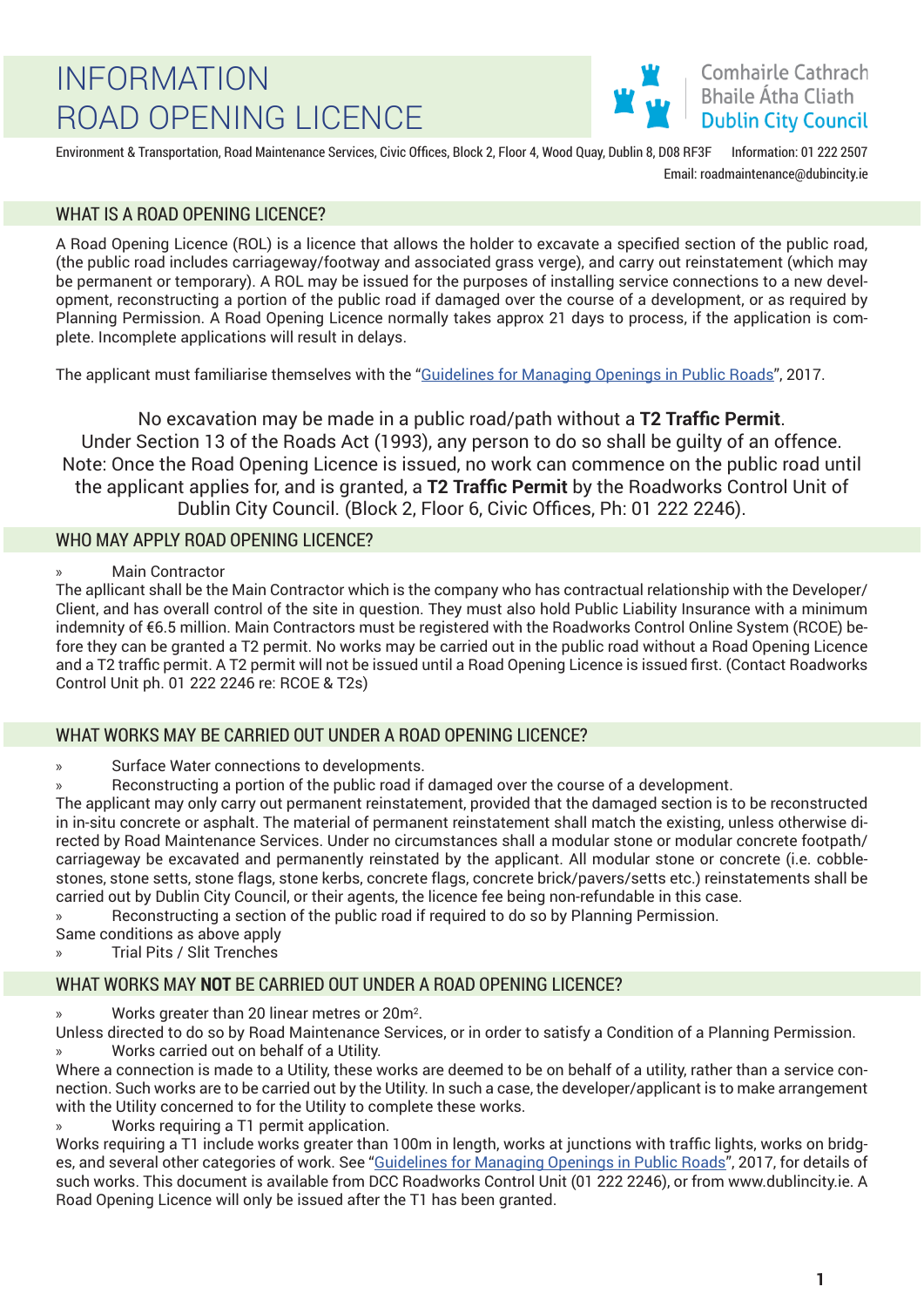Environment & Transportation, Road Maintenance Services, Civic Offices, Block 2, Floor 4, Wood Quay, Dublin 8, D08 RF3F Information: 01 222 2507

#### WHAT IS THE COST OF A ROAD OPENING LICENCE ?

» In order to be granted a Road Opening Licence, the applicant must pay a fee. Dublin City Council holds this fee for a period of two years (the Maintenance Period) as a deposit, after written notification of completion of the works is received and certificate of completion issued.

» If the works are found to be satisfactory at the end of the Maintenance Period, the deposit amount will be refunded, less an amount for Long-Term Damages (if applicable). If the reinstatement is not satisfactory, whatever repairs are necessary must be carried out by the contractor/developer, and prior to DCC taking back in charge. If however, DCC have to carry out any repairs, the cost of these will be deducted from the deposit, and the balance refunded.

» The amount payable depends on the area of the proposed opening and the Pavement Type. The Reinstatement Rates ( $f/m^2$ ) are included within the ROL application form. In addition to the Pavement Type, the Reinstatement Rate applicable depends upon the area i.e. openings less than 2m², from 2-10m², and greater than 10m².

» The Reinstatement Rate also depends on the Impact Number of the road, which is determined by its strategic importance for traffic flows. The Impact Numbers of roads is given in "Directions for the Control and Management of Roadworks in Dublin City"(June 2010 edition).

» To account for edge ravelling, 0.3m is to be added to the length and width of the opening, before calculating the area, and consequently, the amount payable.

» Pavement Type refers to the type of paving material at the location at present, e.g. concrete flag footpath, in-situ concrete carriageway, asphalt carriageway etc. There is an additional charge for specialist surfaces such as anti-skid, cycle lanes, etc. Modular paving (stone flags/cobbles/setts or concrete flags/paving blocks) are only to be reinstated by DCC, or their agents, the licence fee is non refundable in this case. Specialist surfaces, such as anti-skid, cycle lanes, or asphalt ramps are to be reinstated permanently.

» The amount is to include for the area surrounding any proposed manholes.

» Long Term Impact Charge are charges, which are excluded in the Reinstatement Rates, due to the damage caused by excavating trenches in roads paths. Such excavations, no matter how well constructed, will always reduce the life of a pavement. It is considered reasonable that the applicant should bear a portion of the cost of resurfacing/ reconstruction the pavement at some future point.

» The current rates for Long Term Impact Charge are shown on the application form. If the reinstatement passes the inspection at the end of the Guarantee Period, DCC taking in charge letter will be issued, and it will revert to the charge of Dublin City Council.

» The Road Opening Licence fee is to be by Electronic Fund Transfer (EFT) or by cheque, made payable to Dublin City Council.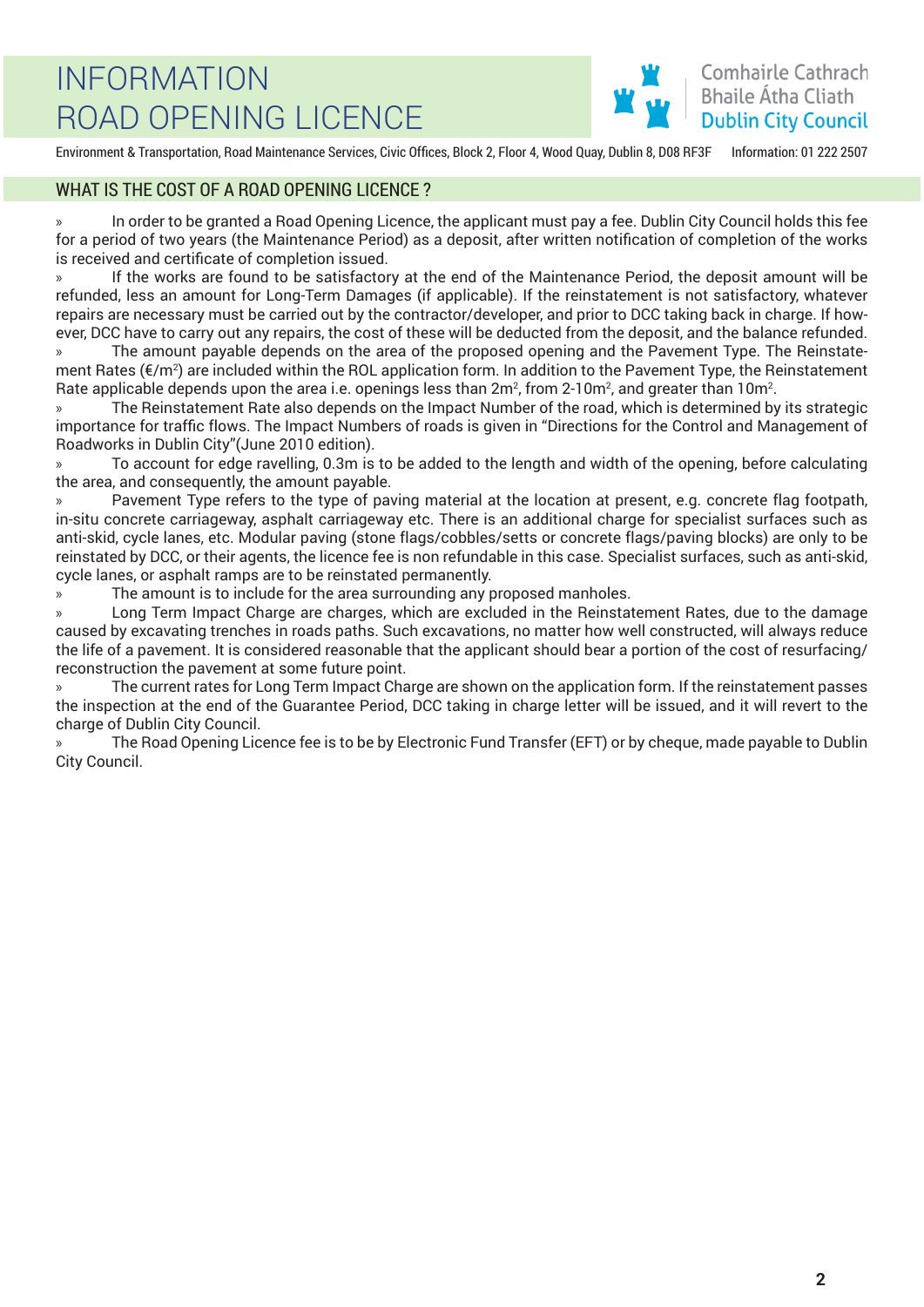

Environment & Transportation, Road Maintenance Services, Civic Offices, Block 2, Floor 4, Wood Quay, Dublin 8, D08 RF3F Information: 01 222 2255

#### MEASURING THE AREA OF REINSTATEMENT

» The requirements of DCC are given, in full, in "Directions for the Control and Management of Roadworks in Dublin City" (June 2010 edition), the guidance given here is preliminary, and for information only.

» Where the opening is within 1.0m of a joint in footway/carriageway, any existing ironwork, or the kerb/back of path, the reinstatement is to extend to same. The area of the opening is to be calculated to take account of any such features, and the amount payable is to be calculated accordingly.

» All trenches/reinstatements across public roads/footpaths shall be perpendicular to the road centreline. In general, the material of reinstatement shall match the existing, but in all cases, this to be agreed in advance with Road Maintenance Services.

» Where it is proposed to lay a service diagonally across a road, the reinstatement shall be a rectangular section, extending from kerb to centreline, or kerb to kerb. Diagonal reinstatements to trenches are not permitted. Likewise, where it is proposed to lay services diagonally across footpaths, the full width of the path shall be reinstated.

» Footpaths may only have one longitudinal joint, reinstatement is to be from trench to kerb, or trench to back of path, to be agreed in advance with Road Maintenance Services.

» Where it is proposed to carry out works in a public path that already has an existing trench/reinstatement, the extent of the new reinstatement shall be increased to include the old one. Likewise, a proposed reinstatement in a public road shall include any existing trench/reinstatement/construction joint within 1.0m, to be agreed in advance with Road Maintenance Services.

» Special conditions apply to roads reconstructed within the last five (5) years, or footpaths improved within the last ten (10) years. For details, please see "Directions for the Control and Management of Roadworks in Dublin City" (June 2010 edition). This document is available from DCC Roadworks Control Unit (01 222 2246), or from www. dublincity.ie Details of such works are to be agreed in advance with Road Maintenance Services.

» All road markings are to be reinstated to the satisfaction of the Traffic Deptartment.

» The above list is not intended to be exhaustive, and the details of every reinstatement are to be agreed in advance of works commencing with Road Maintenance Services Area Engineer, or Area Inspector.